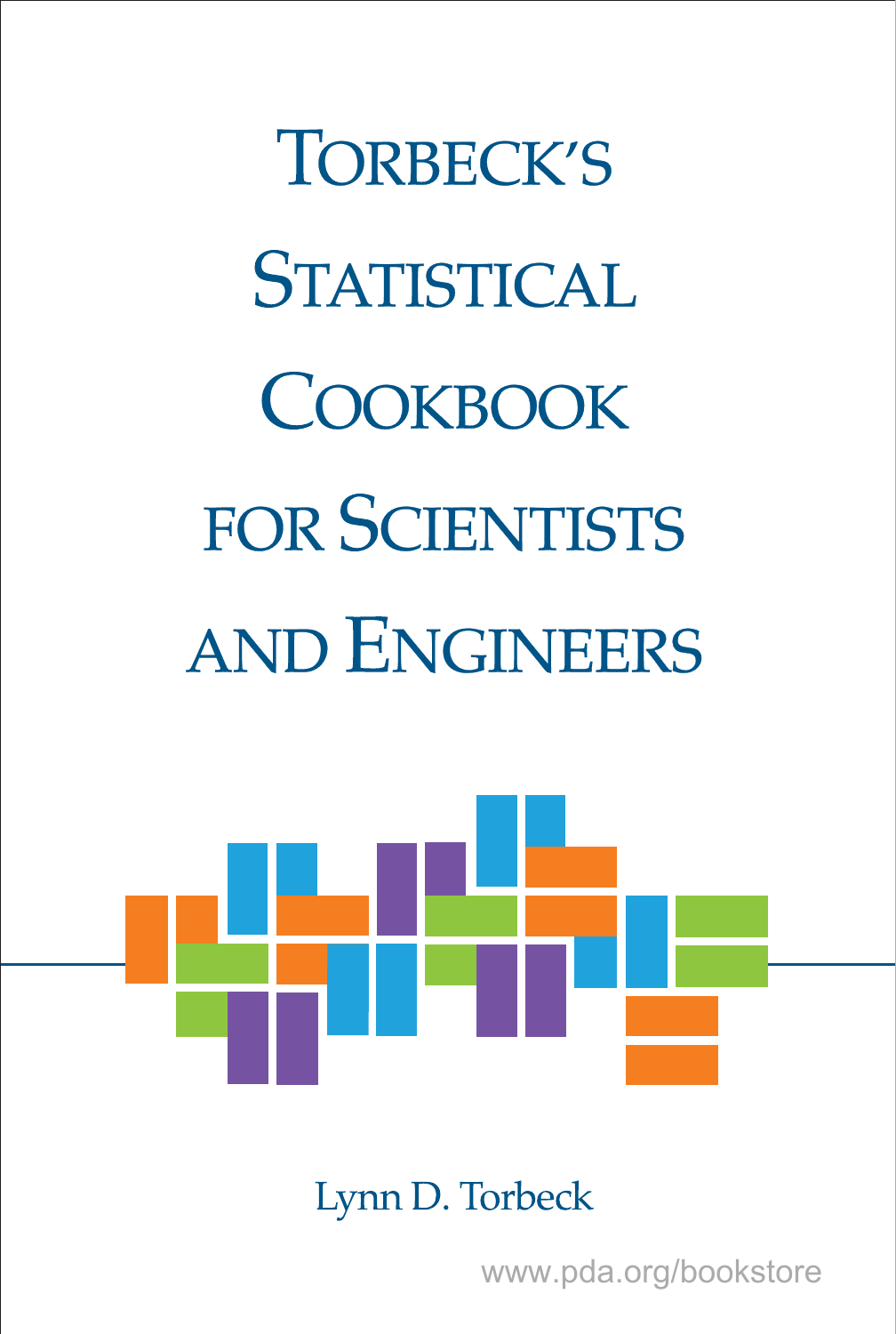# **Torbeck's Statistical Cookbook For Scientists And Engineers**

Lynn D.Torbeck

PDA Bethesda, MD, USA

DHI Publishing, LLC River Grove, IL, USA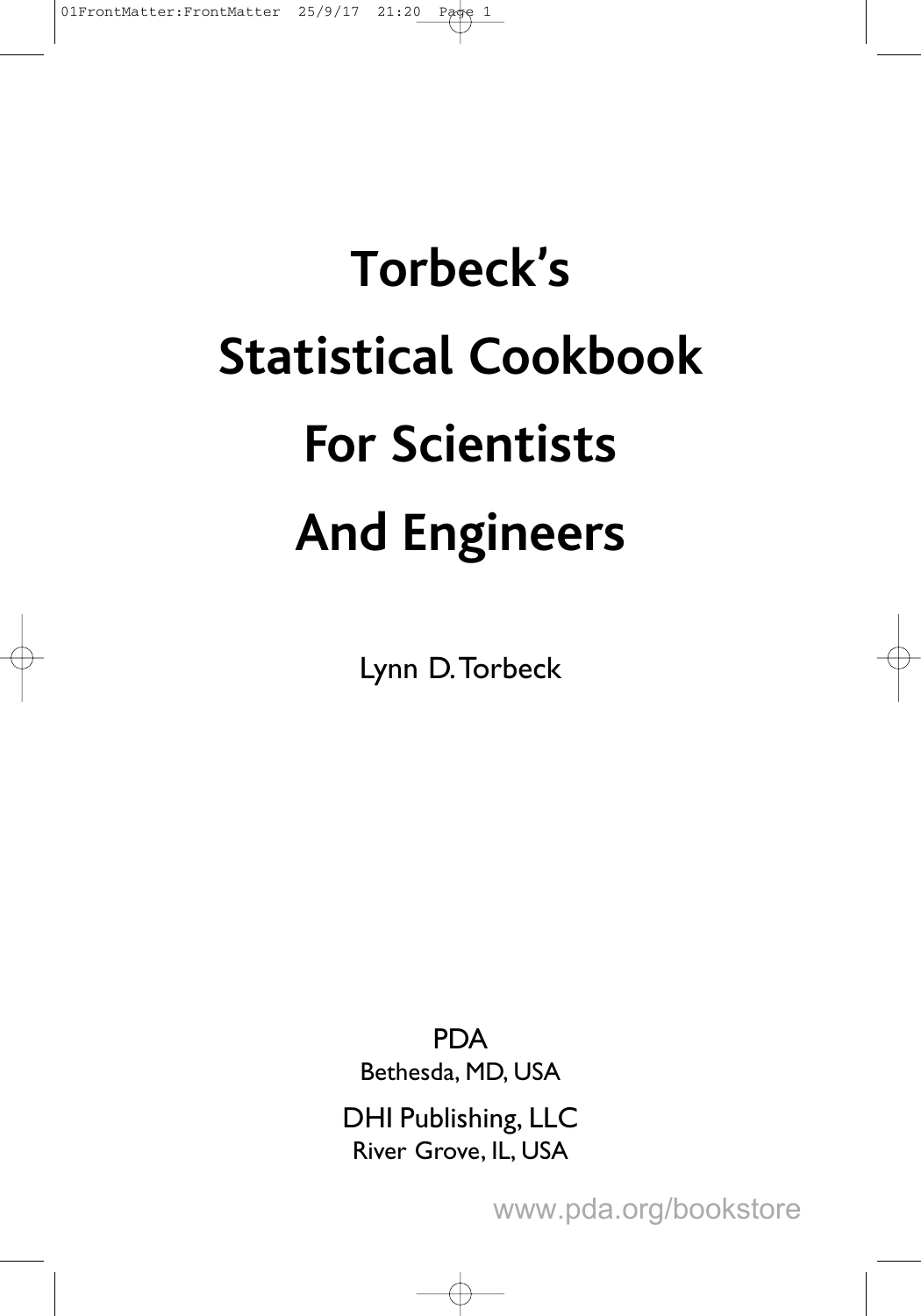#### **10 987654321**

#### **ISBN: 978-1-942911-14-2 Copyright © 2017 Lynn D. Torbeck All rights reserved.**

All rights reserved. This book is protected by copyright. No part of it may be reproduced, stored in a retrieval system or transmitted in any means, electronic, mechanical, photocopying, recording, or otherwise, without written permission from the publisher. Printed in the United States of America.

Where a product trademark, registration mark, or other protected mark is made in the text, ownership of the mark remains with the lawful owner of the mark. No claim, intentional or otherwise, is made by reference to any such marks in the book. Websites cited are current at the time of publication. The author has made every effort to provide accurate citations. If there are any omissions, please contact the publisher.

While every effort has been made by the publisher and the author to ensure the accuracy of the information expressed in this book, the organization accepts no responsibility for errors or omissions. The views expressed in this book are those of the editors and author and may not represent those of either Davis Healthcare International or the PDA, its officers, or directors.



Connecting People, Science and Regulation<sup>®</sup>



This book is printed on sustainable resource paper approved by the Forest Stewardship Council. The printer, Gasch Printing, is a member of the Green Press Initiative and all paper used is from SFI (Sustainable Forest Initiative) certified mills.

001-301-986-0293

#### **PDA Global Headquarters Davis Healthcare International Publishing, LLC**

Bethesda Towers, Suite 150 2636 West Street 4350 East-West Highway River Grove Bethesda, MD 20814 IL 60171 United States United States www.pda.org/bookstore www.DHIBooks.com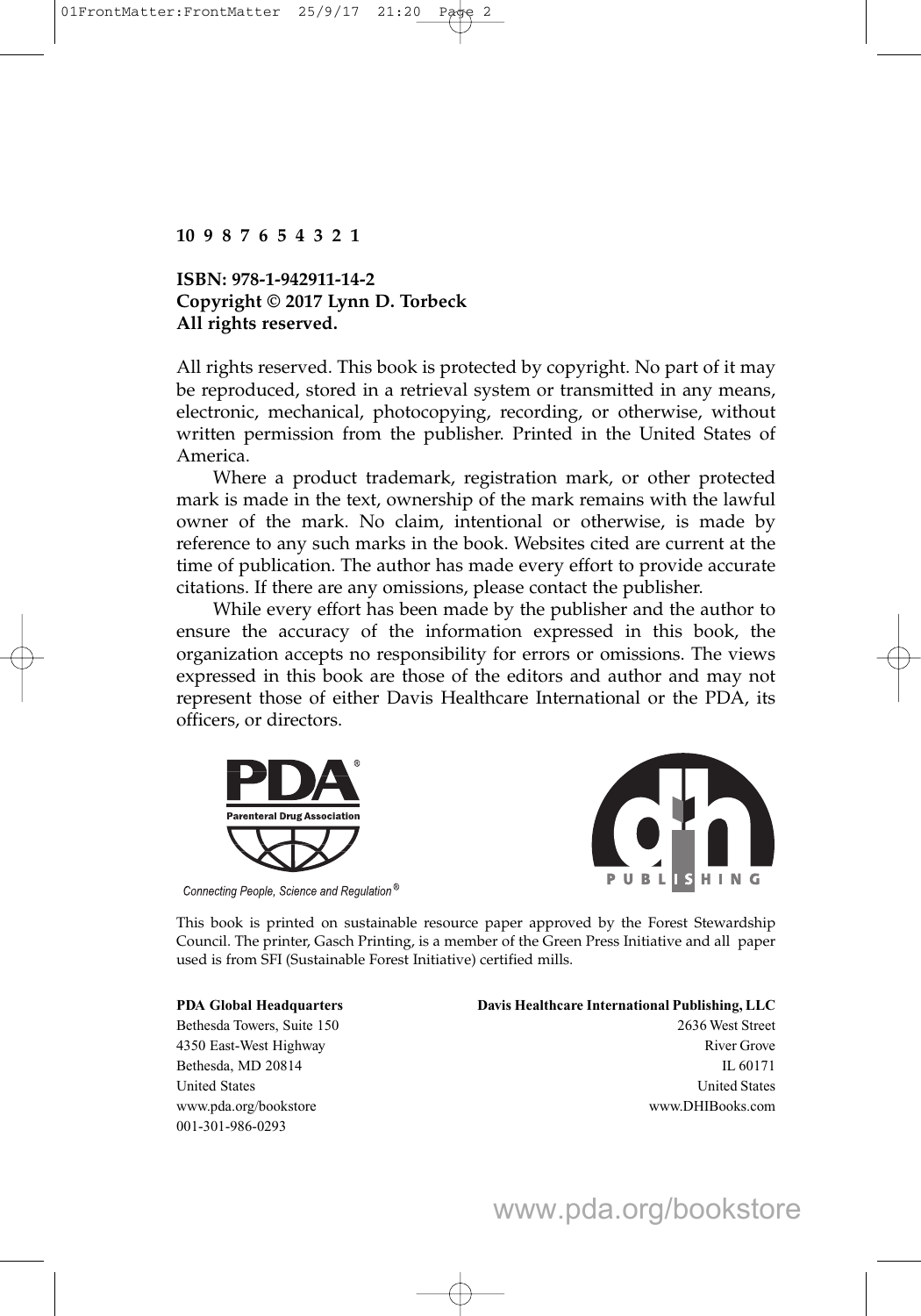## **CONTENTS**

| <b>Acknowledgements</b><br><b>Introduction</b> |                                                                                                                                                                                               | vii                                  |
|------------------------------------------------|-----------------------------------------------------------------------------------------------------------------------------------------------------------------------------------------------|--------------------------------------|
|                                                |                                                                                                                                                                                               | ix                                   |
|                                                | <b>Statistical Thinking</b>                                                                                                                                                                   | xiii                                 |
| ı                                              | <b>DATA COLLECTION AND REPORTING</b><br>Reportable Value<br><b>Measurement Scales</b><br>Significant Digits<br>Rounding<br>Data Collection<br>Data Collection Statistical Operating Procedure | 3<br>7<br>10<br>$\overline{2}$<br>15 |
| $\mathbf{2}$                                   | <b>SAMPLING</b><br>Populations<br>Samples<br>Random Sampling<br>Representative Sampling                                                                                                       | 23<br>23<br>25<br>27<br>29           |

**iii**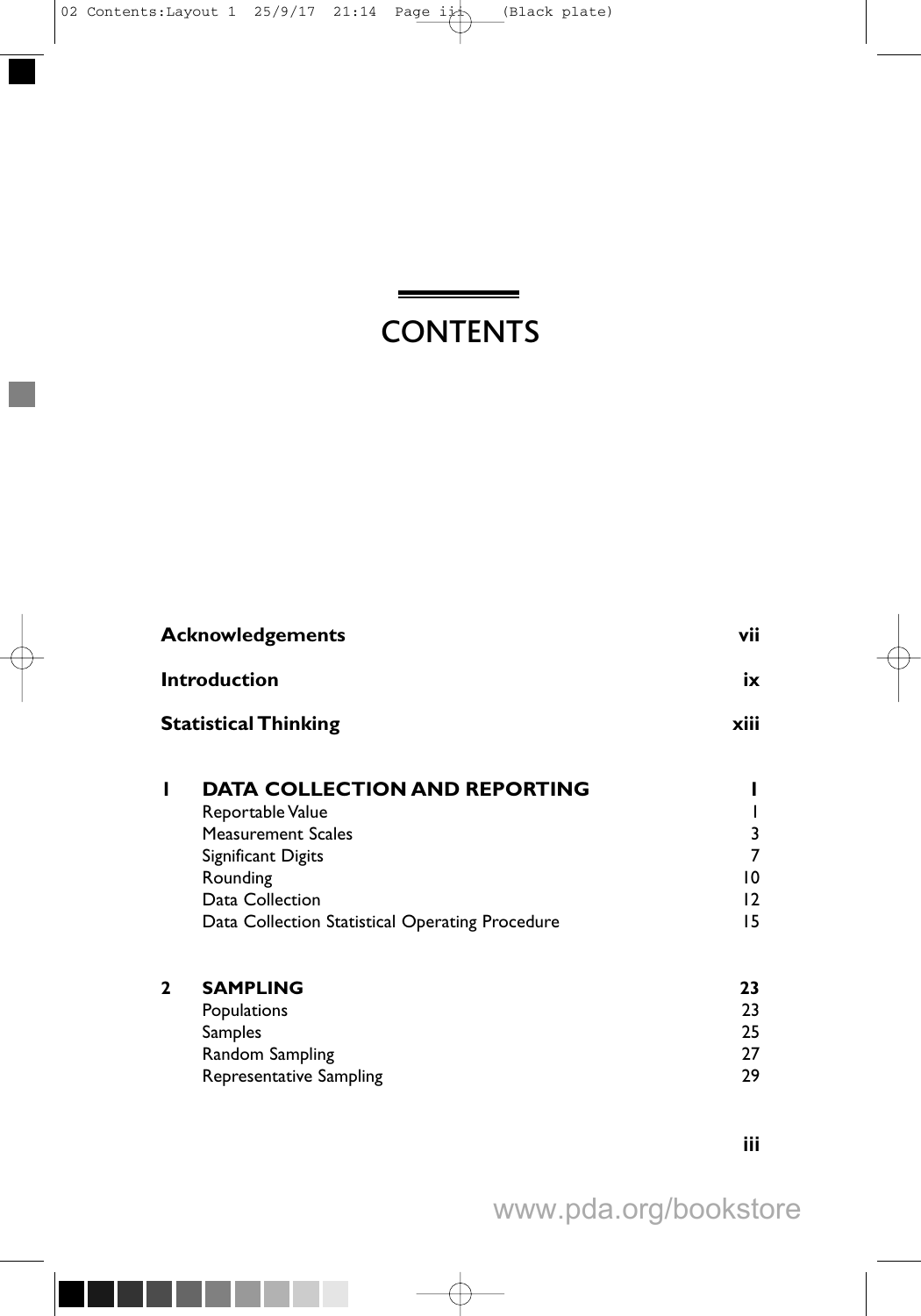**iv** *Torbeck's Statistical Cookbook*

| Random Assignment     | 30 |
|-----------------------|----|
| Sample Size           | 32 |
| <b>Sampling Plans</b> | 35 |

#### **3 DESIGNED EXPERIMENTS** 39<br>Designed Experiments 39 Designed Experiments

Plackett-Burman Designs 42 Analysis of Variance 46

#### **4 PROCESSES 49**

| Process Mapping                   | 49 |
|-----------------------------------|----|
| <b>Process Control</b>            | 52 |
| Process Capability                | 54 |
| Process Capability Indices        | 59 |
| $C_{\rm pk}$ Confidence Intervals | 63 |
| SQC/SPC                           | 65 |
| <b>Control Charts</b>             | 70 |
| Short Run SPC                     | 74 |
|                                   |    |

|  | <b>GRAPHICS AND PLOTS</b>   |    |
|--|-----------------------------|----|
|  | <b>Statistical Graphics</b> |    |
|  | <b>Histograms</b>           | 81 |
|  | Dot Plots                   | 83 |
|  | <b>Time Plots</b>           | 84 |
|  | <b>Scatter Plots</b>        | 87 |
|  | Normal Probability Plots    | 89 |

| 93    |
|-------|
| 93    |
| 96    |
| 97    |
| 98    |
| 100   |
| 102   |
| 105   |
| 107   |
| 112   |
| 114   |
| l I 8 |
|       |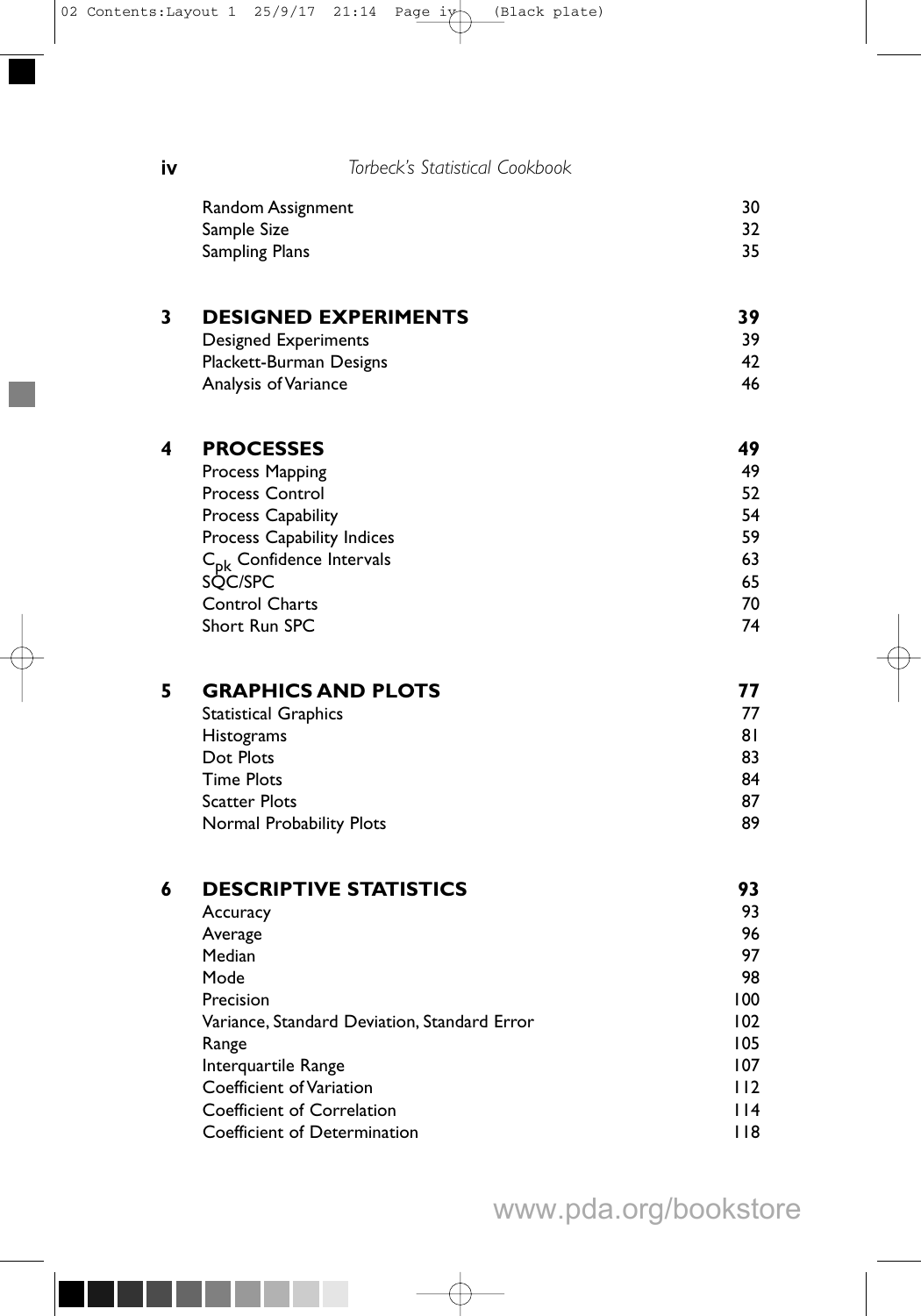|   | Contents                                                                                                           | v          |
|---|--------------------------------------------------------------------------------------------------------------------|------------|
|   | <b>Reporting Summary Statistics</b><br>Guide to Data Presentations                                                 | 121<br>122 |
| 7 | <b>INFERENTIAL STATISTICS</b><br>Comparing Two Sample Averages (Two-sided, Standard Deviations                     | 129        |
|   | Unknown, and Not Equal)                                                                                            | 129        |
|   | Comparing Two Sample Averages (Two-sided, Population                                                               |            |
|   | Standard Deviations Unknown, but Equal)                                                                            | 133        |
|   | Comparing Two Paired Sample Averages                                                                               | 136        |
|   | Comparing Two Variances: Independent Samples                                                                       | 139        |
|   | Comparing a Sample Variance to a Population Variance<br>Comparing Two Individual Values (Two-Sided, Prior Estimate | 43         |
|   | of the Standard Deviation)                                                                                         | 147        |
|   | Comparing a Sample Average to a Population Mean (Two-sided                                                         |            |
|   | Standard Deviation Unknown)                                                                                        | 149        |
|   | Comparing Several Sample Averages (Population Standard                                                             |            |
|   | Deviations Unknown, but Equal)                                                                                     | 152        |
|   | Regression (One Independent Variable)                                                                              | 159        |
|   | <b>Transformations</b>                                                                                             | 165        |
|   | Normalizing                                                                                                        | 169        |
| 8 | <b>SETTING SPECIFICATIONS</b>                                                                                      | 173        |
|   | Specification Setting                                                                                              | 173        |
|   | Tolerance Intervals - Parametric (Two Sided,                                                                       |            |
|   | Standard Deviation Unknown)                                                                                        | 175        |
|   | Tolerance Intervals, Parametric (One Sided,                                                                        |            |
|   | Standard Deviation Unknown)                                                                                        | 178        |
|   | Tolerance Intervals, Non-parametric (One and Two Sided)                                                            | 181        |
|   | Tolerance Intervals for Variances                                                                                  | 184        |
| 9 | <b>GLOSSARY AND REFERENCES</b>                                                                                     | 19 I       |
|   | Glossary                                                                                                           | 9          |
|   | References                                                                                                         | 203        |
|   | <b>Numbers</b>                                                                                                     | 205        |
|   | <b>Pitfalls in Statistics</b>                                                                                      | 210        |
|   | Systematic Problem Analysis                                                                                        | 213        |
|   | Symbols Common in Statistics                                                                                       | 215        |
|   |                                                                                                                    |            |

**INDEX 219**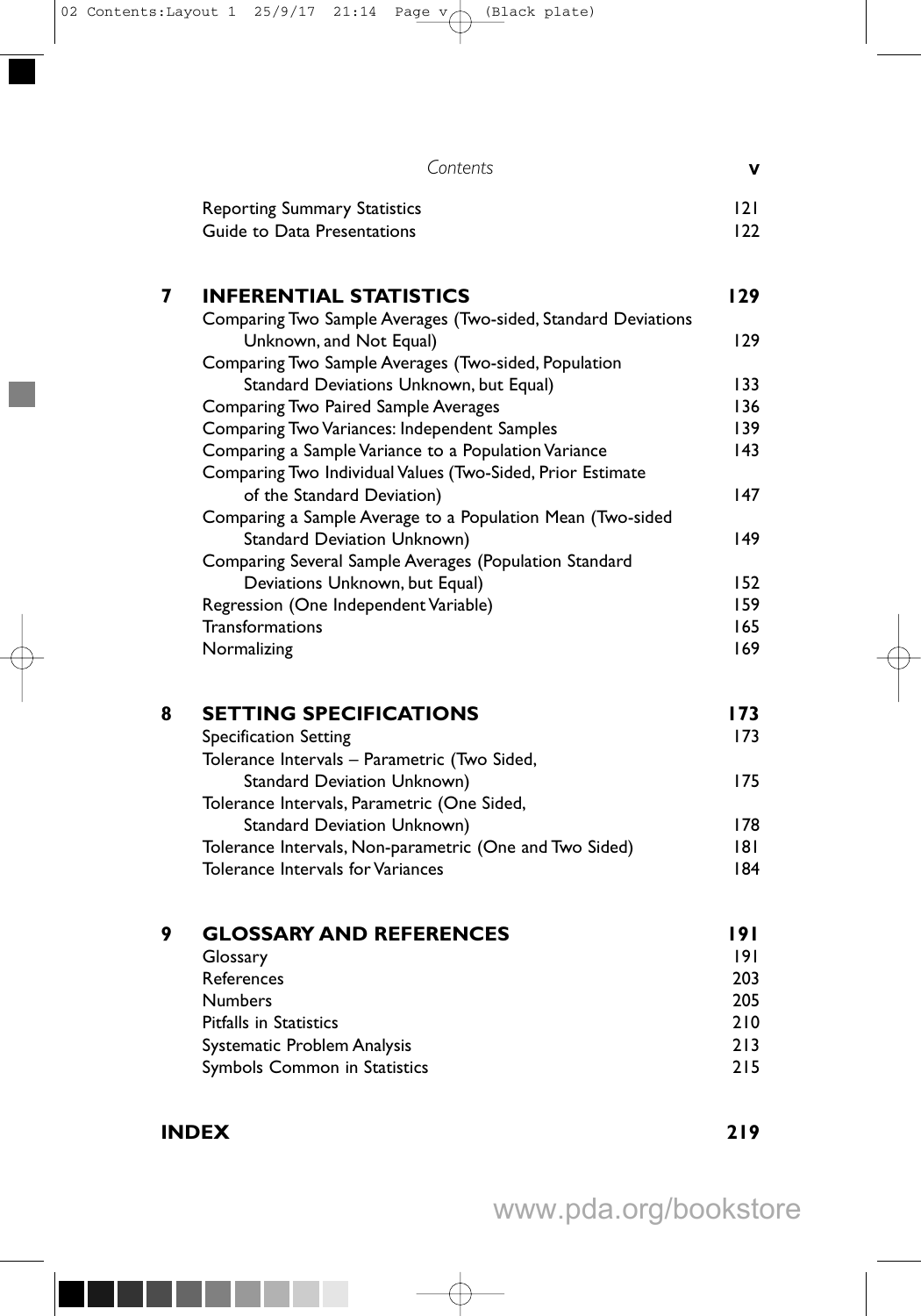## ACKNOWLEDGEMENTS

<u> The Common School Common School Common School Common School Common School Common School Common School Common School Common School Common School Common School Common School Common School Common School Common School Common</u>

How do I thank a whole industry and the thousands of engineers and scientists who have been my friends and colleagues for over 40 years?

Thank you, I hope you find the book useful.

A special thank you is saved for Amy Davis for her unstinting encouragement and support. It has been rewarding working with you.

Thank you Amy.

**vii**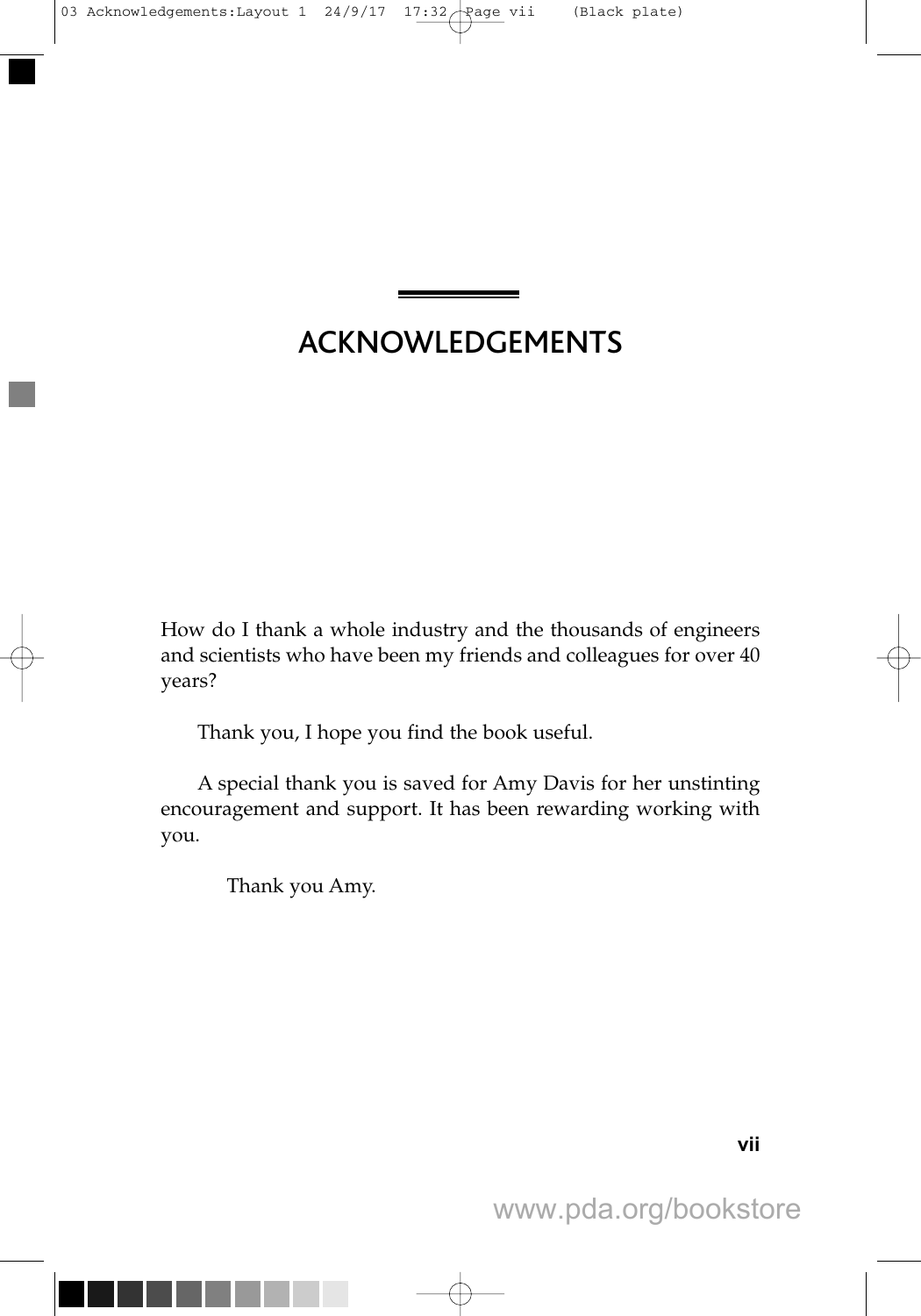## INTRODUCTION

the control of the control of the control of the

This introduces a book of specific and unique statistical modules that are useful for statistical evaluation of industrial studies. These modules are for the busy industrial worker who needs to apply statistical techniques with the assurance they are using the technique correctly. (Selecting the correct technique is whole different issue.)

These modules are not a substitute for statistical knowledge. Using these modules does not excuse the reader/user from learning statistical concepts and theory. These modules are intended to fill a niche that is not currently addressed by other statistical books. In fact, these modules can be justified because there are so many texts that present theory and concepts.

Each module uses the same format with modifications. Where helpful, a worked example is presented in a parallel format of Procedure on the left and worked Example on the right. The sections used to organize the modules are:

**ix**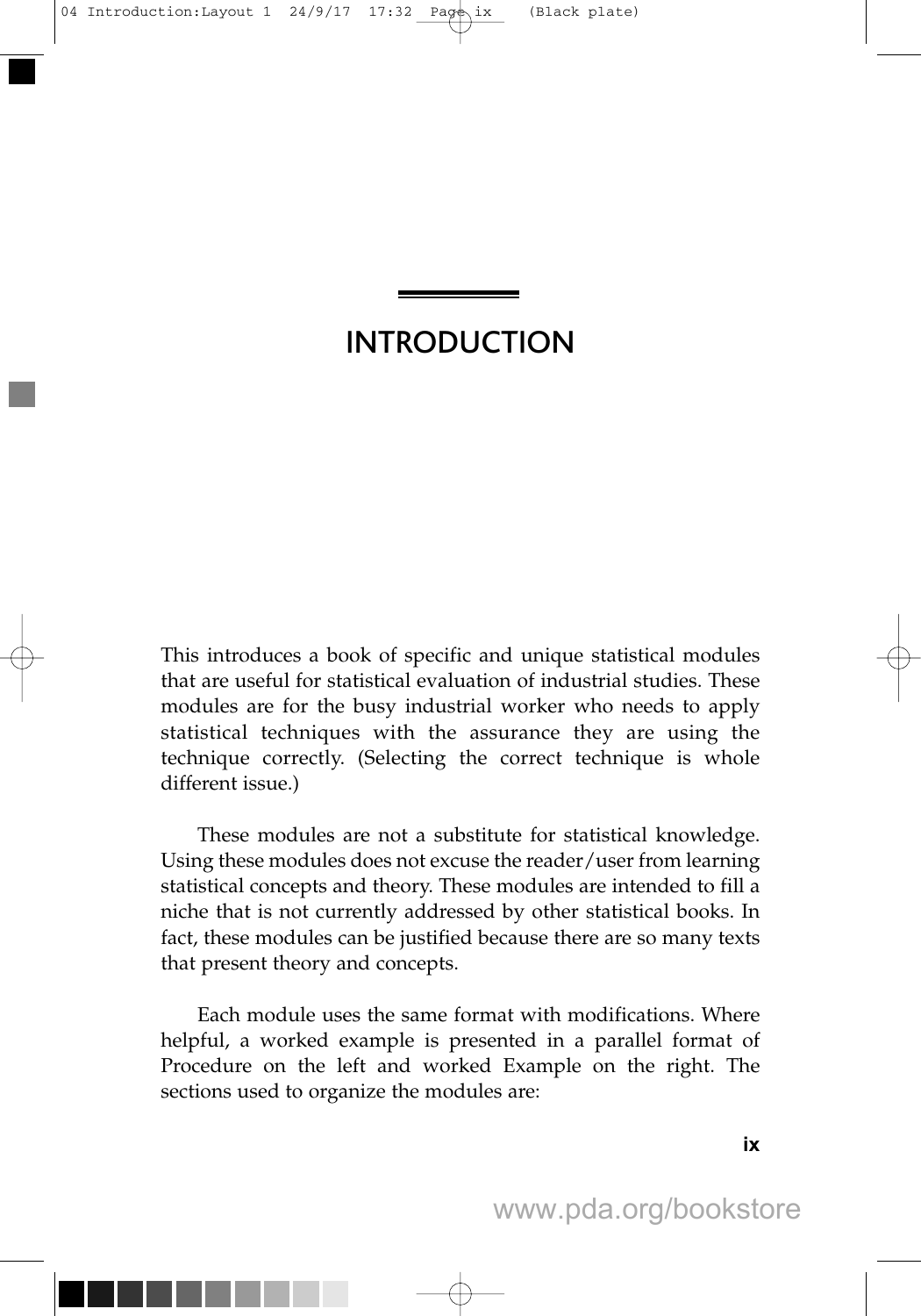#### **x** *Torbeck's Statistical Cookbook*

Other names: Acronyms: Definition: Question: Related topics: Philosophy: Goal: Note: Assumed: Rule: Discussion: Observation: Measurement: Calculation:

### **PROCEDURE**

| (1) | (3) |
|-----|-----|
| (2) | (4) |

#### **EXAMPLE**

| (1) | (3) |
|-----|-----|
| (2) | (4) |

Comments: Cautions: Implications: Advice: Variations:

In math: Quotable quote: Regulatory: Historical: References: